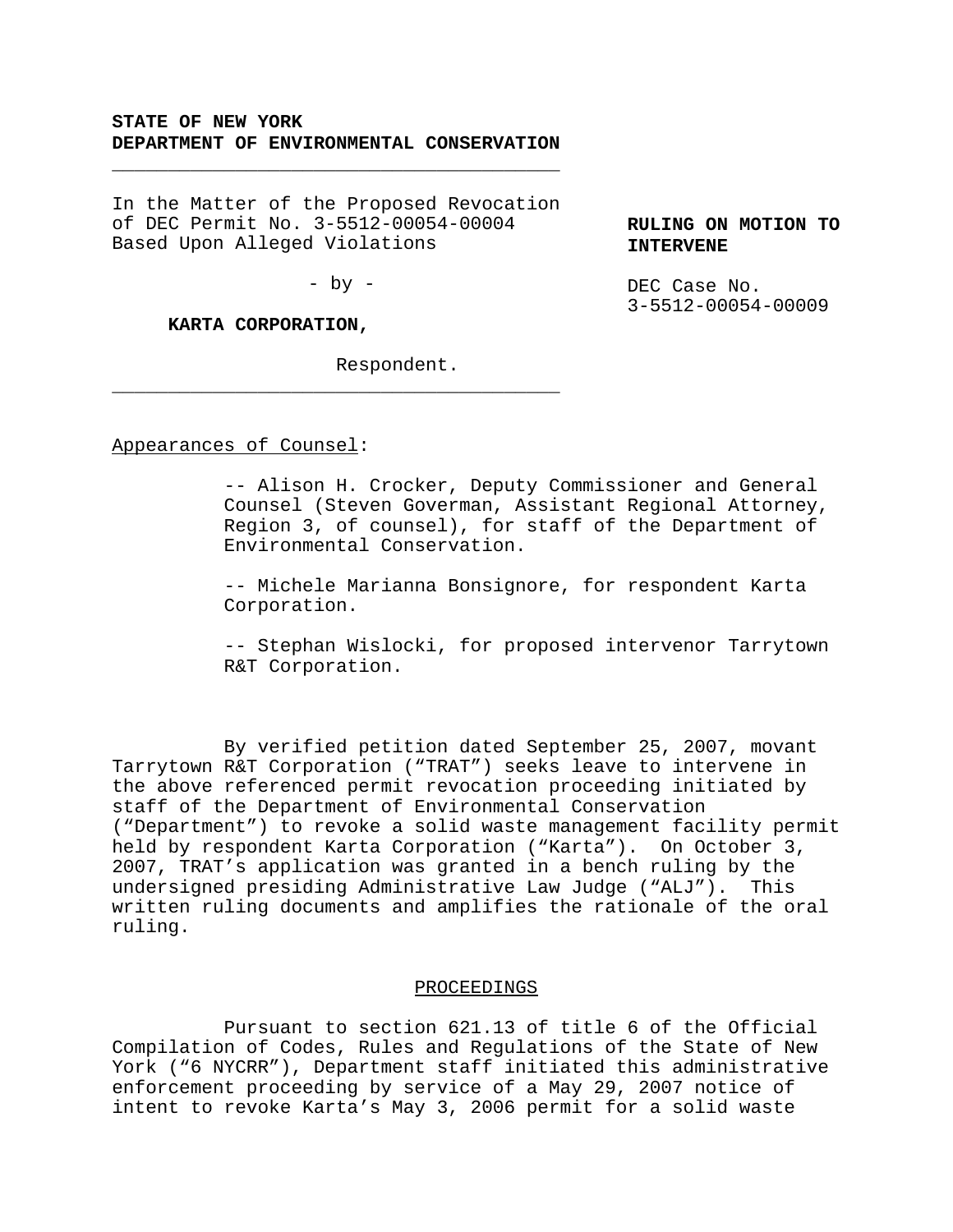management facility located at 1011-1017 Lower South Street, Peekskill, New York (DEC Permit No. 3-5512-00054-00004). Department staff seeks to revoke the permit based upon alleged violations of the conditions of the permit, as well as violations of 6 NYCRR part 360 ("Part 360"), which implements Environmental Conservation Law ("ECL") article 27 (Notice of Intent to Revoke a Permit [5-29-07], Exh 5A).

Pursuant to 6 NYCRR 621.13(d), Karta filed a June 11, 2007 letter giving reasons why the permit should not be revoked, and requesting a hearing (Letter from Paul Casowitz, Esq., to Michael Merriman, Deputy Regional Permit Administrator [6-11-07], Exh D).<sup>1</sup> The matter was referred to the Department's Office of Hearings and Mediation Services for administrative adjudicatory proceedings before the undersigned ALJ.

Because the Department-initiated permit revocation proceeding is based upon alleged violations of a permit, and the ECL's implementing regulations, this proceeding is governed by the Department's Uniform Enforcement Hearing Procedures at 6 NYCRR part 622 ("Part 622") (see 6 NYCRR 622.1[a][6]). Accordingly, Department staff's notice of intent to revoke constitutes the complaint in this matter, and Karta's request for a hearing constitutes the answer (see 6 NYCRR 622.3[b][2]).

The hearing was scheduled to begin on October 2, 2007 (see Notice of Rescheduled Hearing [9-11-07]). On September 25, 2007, TRAT filed a written notice of petition and verified petition to intervene in this proceeding. Written responses by Department staff and Karta, respectively, were filed on October 1, 2007. In its written response, Department staff opposes the petition. Karta supports TRAT's applicaition.

Oral argument was conducted on TRAT's petition on the mornings of October 2 and October 3, 2007. On October 3, 2007, TRAT's petition was granted for the following reasons.

## ARGUMENTS OF COUNSEL

TRAT states that in January 2002, Karta filed voluntary petitions for reorganization pursuant to chapter 11 of the United States Bankruptcy Code. A plan of reorganization was approved by the federal bankruptcy court (Hon. Adlai S. Hardin, U.S.

 $1$  Mr. Casowitz subsequently withdrew as counsel for Karta, and was replaced by Ms. Bonsignore.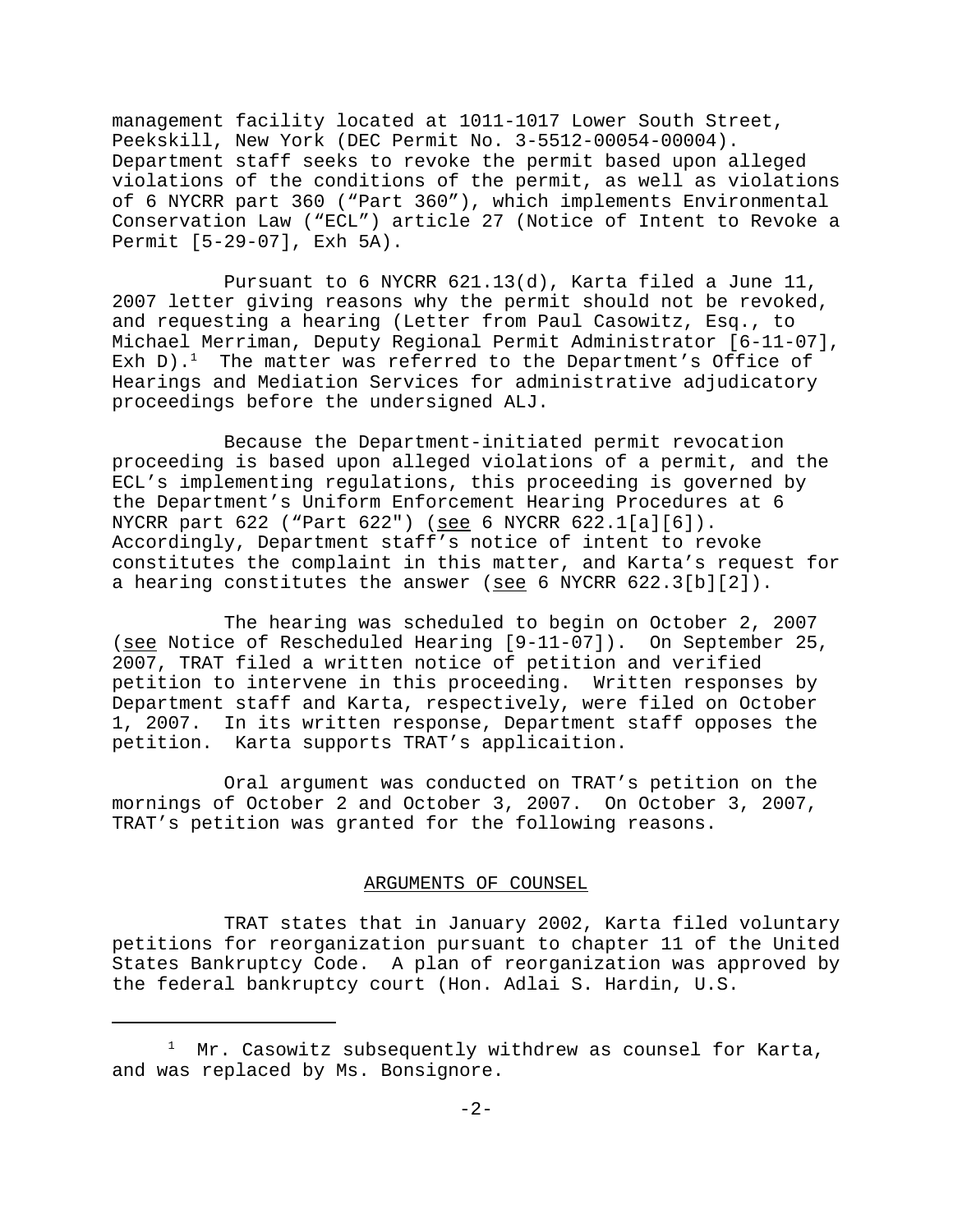Bankruptcy Judge, Southern District of New York) on April 27, 2006. Pursuant to that plan, Karta and TRAT would seek transfer of Karta's operating permit for the facility to TRAT. Assuming the Department approved the transfer, TRAT would become the operator of the facility. Karta would remain the fee owner, collecting rents and making distributions as required under the reorganization plan.

In accordance with the approved bankruptcy reorganization plan, TRAT entered into a management services agreement ("MSAT") and land leases with Karta and its affiliates. The MSAT and leases were incorporated into Karta's approved reorganization plan. Pursuant to these agreements and leases, TRAT pays rent to Karta.

Karta and TRAT subsequently jointly filed a permit modification application, together with a record of compliance ("ROC") for TRAT, with the Department's Region 3, requesting that the permit to operate the facility be transferred from Karta to TRAT. Department staff has suspended processing of the permit modification application pending final resolution of the violations alleged in this proceeding (see Letter from Michael Merriman, Deputy Regional Permit Administrator, to Kenneth J. Cartalemi, Karta Corporation [7-27-07], Exh 6).

TRAT also states that the City of Peekskill holds an option to purchase the subject property, notice of such option to be given by July 1, 2009 (see Amended Sunset Provision, Settlement Agreement between Karta Corp. and the City of Peekskill [1/7/05], Exh A). In the event the City of Peekskill exercises its option to purchase, TRAT is contractually entitled to receive a share of the sale (see MSAT  $\P$  10 [3-16-06], Exh C).

As indicated in TRAT's petition and as amplified during oral argument, TRAT seeks to intervene to protect its interests in the facility. Among the interests TRAT seeks to defend is the operating permit for the facility, which TRAT indicates is relevant to the purchase price in the event the City of Peekskill exercises its option, among other things. Also, because Karta has indicated that it seeks to establish in the hearing that TRAT is responsible, at least in part, for some of the violations alleged by staff, TRAT seeks to intervene to protect its record of compliance for any future permit review proceedings with the Department.

Department staff opposes the petition arguing that TRAT's interest in the proceeding is merely pecuniary and not environmental. Staff contends that TRAT's pecuniary interest is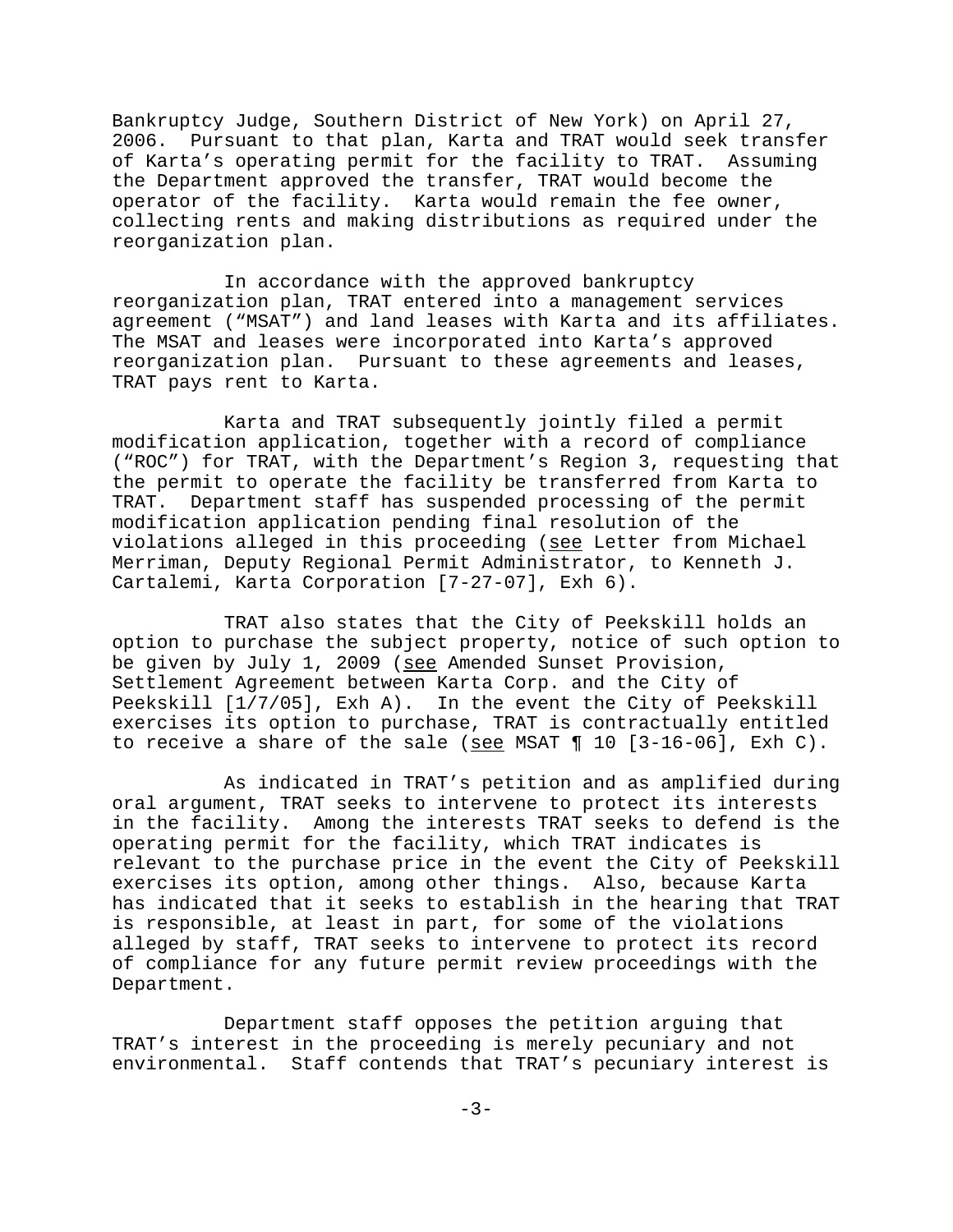insufficient to establish standing to intervene under Part 622. In addition, staff contends that TRAT's interest is insufficiently adverse to, and will be adequately represented by, Karta.

Karta supports TRAT's application. Karta indicated that if TRAT had not sought intervention, Karta would have sought to join TRAT in any event in defense of the case against Karta. Karta contends that the relative culpability between Karta and TRAT is relevant to the significance of the violations alleged and whether such violations warrant permit revocation by the Commissioner.

#### DISCUSSION

Part 622 expressly authorizes intervention in enforcement proceedings (see 6 NYCRR 622.10[f]). Section 622.10(f) provides that "[a]t any time after the institution of a proceeding, the commissioner or ALJ, upon receipt of a verified petition in writing and for good cause shown, may permit a person to intervene as a party" (6 NYCRR 622.10[f][1]). Section 622.10(f) further provides that "[i]ntervention will only be granted where it is demonstrated there is a reasonable likelihood that [1] the petitioner's private rights [2] would be substantially adversely affected by the relief requested and [3] that those rights cannot be adequately represented by the parties to the hearing" (6 NYCRR 622.10[f][3]).

Part 622's intervention provision is not intended to undermine the Department's role as the State's environmental prosecutor, a primary enforcement role that is charged to the Department and the Commissioner by statute (see Matter of Town of Riverhead, Commissioner's Ruling, Nov. 20, 2000). Thus, where a petitioner seeks to intervene to prosecute general environmental concerns and, thus, to act as a private Attorney General, or otherwise participate in the hearing to offer evidence in support of liability or the proposed remedy, the petition must be denied so as to avoid impinging upon Department staff's lead role on matters of environmental enforcement (see id.; Matter of Environmental Waste Incineration, Inc., ALJ Ruling, Nov. 1, 1996 [City sought to provide evidence on liability and supported closure of facility]). The public interest sought to be achieved by such petitioners is adequately represented by Department staff, in these circumstances, and those petitioners may pursue their general environmental concerns by assisting Department staff in the prosecution of environmental violations (see Riverhead, supra; see also Matter of Danny Fortune & Co., Inc.,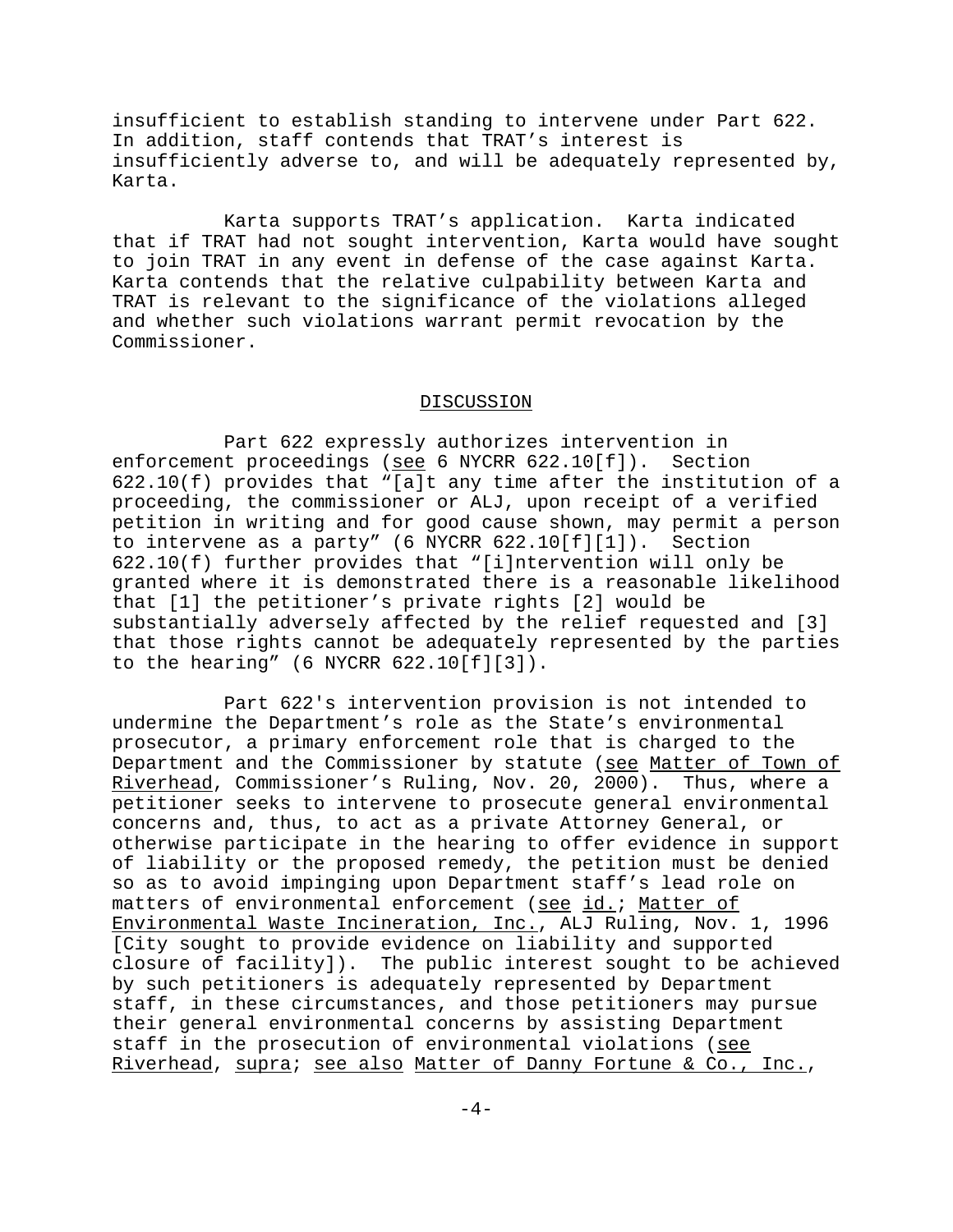ALJ Ruling on Motion for Intervention, Nov. 12, 1999; Part 622 Public Comment Responsive Documents [1993]).<sup>2</sup>

On the other hand, where a petitioning party can show that it has a private interest which is not adequately represented by Department staff or the respondent, intervention may be allowed. As former Assistant Commissioner Robert Feller, a drafter of the current intervention provision, pointed out, "Such situations could arise if, for instance, the proposed remediation of a site where violations had allegedly occurred could affect the private property rights of an adjacent landowner" (Feller, DEC's New Hearing Rules, 5 Environmental Law in New York [Matthew Bender & Co., Inc.], April 1994, at 62 [emphasis added]). Thus, although it has been rare, third parties have been granted intervention in Departmental enforcement proceedings, including the owners of the subject residence who sought to protect their private property interests in the remediation of the residence (see Matter of Terminix Intl. Co., L.P., ALJ Ruling on Petition to Intervene, Feb. 9, 1999), and neighbors, who sought to demonstrate nuisance and health

 $2^2$  In response to a comment when the current version of section 622.10(f) was proposed for adoption, the Department stated:

"The agency is sensitive to the public's concerns and will evaluate each intervention request carefully. Where a person's interest is likely to be affected by the adjudication and will not [be] adequately represented by the parties then intervention is appropriate and will be granted. Staff, however, has the primary legal obligation to prosecute violators of the ECL. Public participation in enforcement matters is available through interaction with DEC Staff. Citizens, municipalities and citizen organizations are generally able to accomplish their objectives by registering complaints with Staff, volunteering to be witnesses and otherwise assisting in Staff's prosecution. This is similar to the way citizen concerns with criminal violations must be presented. The reasons are also similar. DEC's resources are limited, both in fiscal funding for initiating actions and personnel available to prosecute those actions. To efficiently fulfill DEC statutory obligations prosecutors must be free to properly allocate department resources on a case-by-case basis."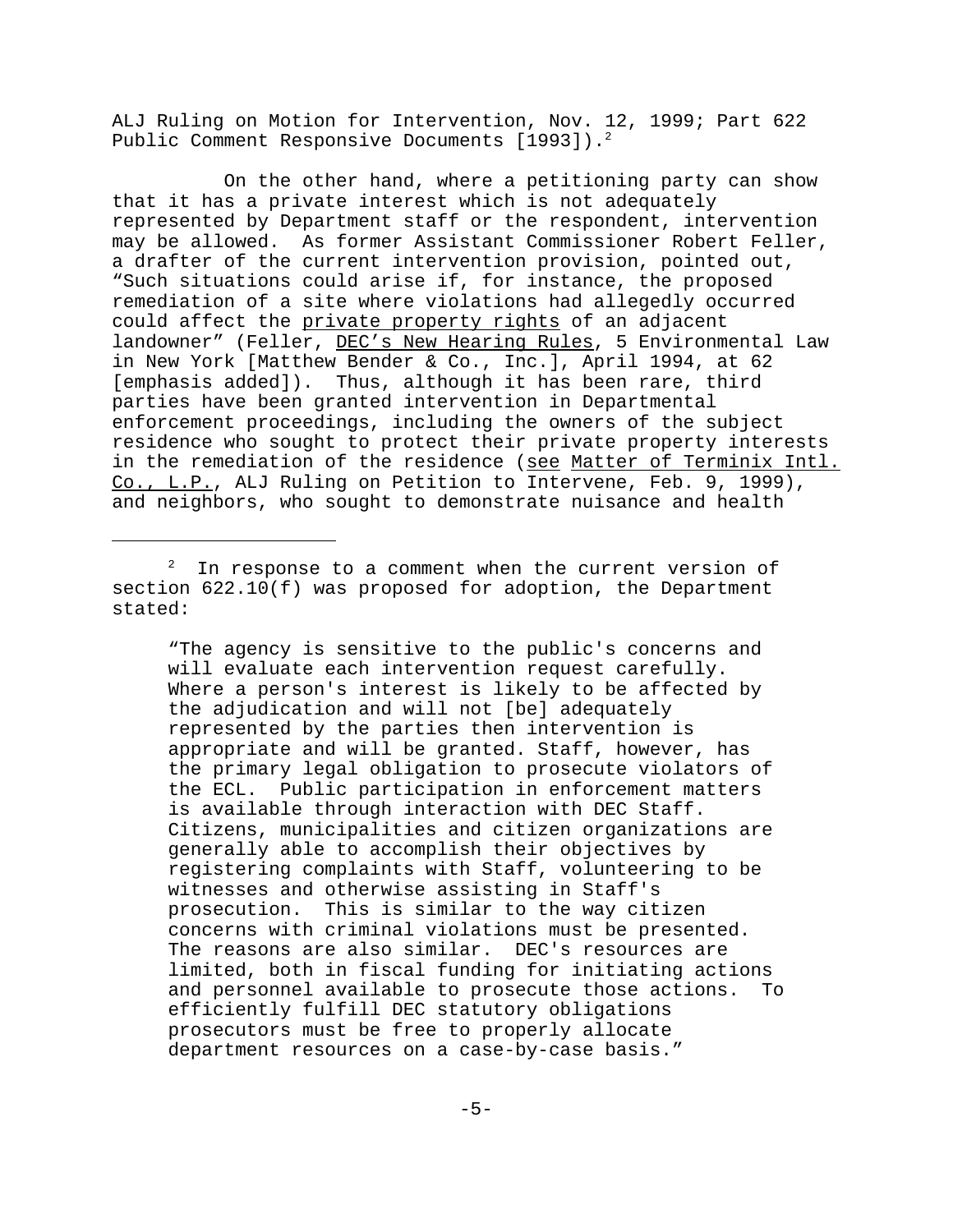impacts on their properties (see Matter of Mosher Marble Mfg., Ltd., ALJ Ruling on Motion for Intervention, Dec. 12, 1998]). Intervention has also been granted to a municipality that raised objections to the remedial relief sought by Department staff on the ground that such relief might violate that municipality's zoning laws and a judicial order enjoining the proposed activity (see Matter of Hanaburgh, ALJ Ruling on Liability and Party Status, Sept. 29, 2006), and to a municipality to defend against liabilities that might be imposed upon it if the subject facility was closed (see Matter of Mohawk Valley Organics, LLC, ALJ Ruling on Petition to Intervene, April 11, 2003).

In this case, TRAT has made a sufficient demonstration of good cause to warrant exercising discretion in favor of granting TRAT's motion to intervene. TRAT does not seek to intervene as a prosecutor of environmental violations. Rather, TRAT seeks to defend its private property interests and investments in the facility and its continuing operation. In this regard, TRAT has raised a sufficiently protectable private interest. TRAT has undertaken significant contractual interests and liabilities associated with the operation of the facility. These interests include, among other things, its right and interest in the event the property is ultimately sold to the City of Peekskill, upon which sale TRAT is contractually entitled to receive a portion of the proceeds. TRAT also has a putative interest as the potential operator of the facility subject, of course, to the Department's approval. This interest has received as least tacit approval by the bankruptcy court as part of the reorganization plan for this facility. In addition, given its stated objective of seeking operator status from the Department, TRAT has a private interest in its record of compliance at the facility, and in defending that record with respect to its alleged involvement and its relative culpability for any violations that may be established.

Second, TRAT has demonstrated a "reasonable likelihood" that its private interests might be "substantially adversely affected" by the relief requested by Department staff (see 6 NYCRR 622.10[f][3]). While Departmental enforcement proceedings are not an appropriate forum to litigate indemnification and contribution claims among parties (see Matter of Universal Waste, Inc.*,* Commissioner's Second Interim Decision, Aug. 16, 1989, at 1; Matter of Huntington and Kildare, Inc., ALJ Ruling, Nov. 15, 2006, at 4), revocation of the permit as requested by Department staff may expose TRAT to liabilities it might have to defend in any subsequent civil court actions.

Moreover, revocation of the permit may have an adverse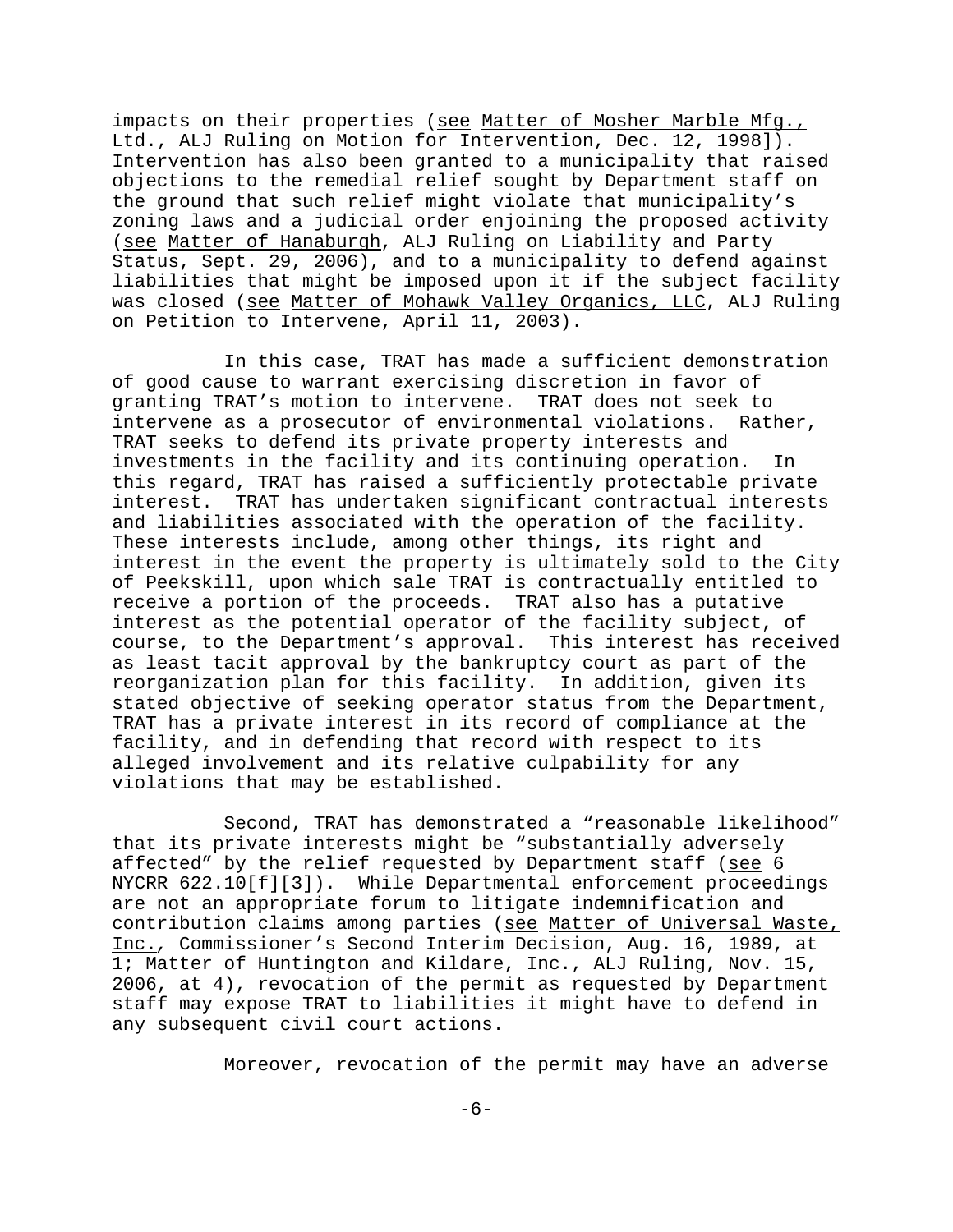impact on the value of the subject property in the event the City of Peekskill exercises its option to purchase the facility. According to the agreement between Karta and the City of Peekskill, the value of the property includes the present value of the income/cash flow analysis of the business of the facility projected over ten years (see Settlement Agreement ¶ 10[c][i], Exh C). Termination of operations at the facility would negatively impact such income and cash flow.

In addition, to the extent Karta establishes that TRAT was responsible for some or all of the violations alleged by Department staff, TRAT's record of compliance might be substantially adversely affected in any future relationship TRAT may have with the Department.

Third, TRAT has demonstrated that its interests cannot be adequately represented by the parties to the proceeding. Clearly, Department staff would not represent TRAT's interests. Department staff contends, however, that because both TRAT and Karta have an interest in opposition to permit revocation, Karta will adequately represent TRAT's interest. However, Karta is in bankruptcy proceedings, and could potentially have less interest in defending the permit than TRAT, which seeks to continue the operation at the facility into the foreseeable future. In addition, to the extent Karta seeks to establish TRAT's responsibility for the alleged violations, TRAT's and Karta's interests are clearly adverse.

Department staff raises several objections to granting TRAT's motion to intervene. First, staff argues that the only private rights recognized under section 622.10(f)(3) are private environmental rights. Staff contends that TRAT's interest is merely pecuniary and that pecuniary private interests are not within the scope of section  $622.10(f)(3)$ . Applying the plain meaning of section 622.10(f)(3), however, no basis exists for reading the term "environmental" into the requirement for a "private right." If the Department had intended to so limit the private rights required to be established by a proposed intervenor, it could have supplied the term when section  $622.10(f)(3)$  was drafted. This is exemplified by the Department's Permit Hearing Procedures (6 NYCRR part 624 ["Part 624"]), in which the Department expressly requires proposed intervenors to make a showing of an environmental interest, among other things, to obtain party status in a permit hearing proceeding (see 6 NYCRR 624.5[b][1][ii]). The Department could have, but did not, include such an express term in section 622.10(f).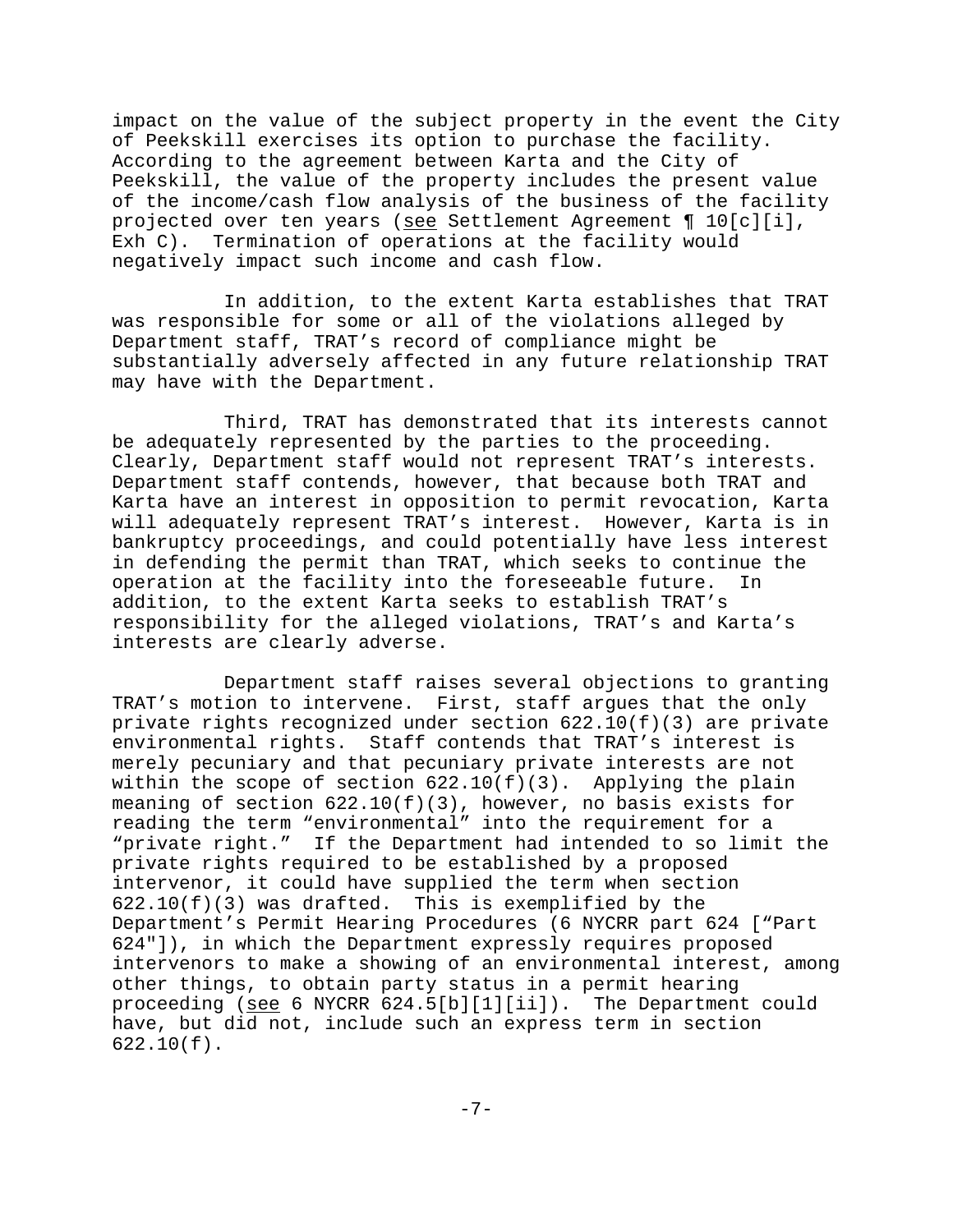Moreover, it is certainly true that the Department's jurisdiction over solid waste facilities are due to such facilities' potential environmental impacts. However, it does not necessarily follow that because the Department has jurisdiction over environmental violations, access to administrative adjudicatory proceedings are provided only for those with environmental interests. Rather, administrative adjudicatory enforcement proceedings are provided to protect a person's due process rights (see State Administrative Procedure Act § 102[3]). As noted above, the intent of section 622.10 was to allow parties with private property interests not otherwise represented by parties to the enforcement proceeding to intervene to defend those interests, including third parties with property interests in the subject property (see Terminix, supra).

Second, Department staff asserts that Departmentinitiated revocation proceedings are intended to be a summary proceeding, and that granting intervention to a third party will result in a "full-blown enforcement hearing" (Transcript [10-2- 07], at 89). The summary aspects of Department-initiated revocation proceedings, however, are those provisions of section 621.13 that streamline the pleading process, the referral to OHMS for hearing, and the time for decision (see 6 NYCRR  $621.13[c]$ , [d], [g]). Otherwise, all other provisions of Part 622 apply. In contrast, for summary abatement or summary suspension proceedings, Part 622 expressly limits the applicable procedural provisions (see 6 NYCRR 622.14[b]). If intervention was intended to have been eliminated from Department-initiated revocation proceedings, Part 622 could have so expressly provided.<sup>3</sup>

Third, Department staff contends that the relative culpability of Karta and TRAT is not relevant to the present proceedings and, thus, should not provide a basis for intervention. Citing the Department's Civil Penalty Policy (Commissioner Policy DEE-1 [1990]), Department staff notes that relative culpability might be considered in mitigation of any monetary penalty imposed. However, in this proceeding, staff does not seek a penalty, but rather permit revocation. Staff argues that because the permit was issued to Karta, Karta is strictly liable for any violations at the facility, whether violations were caused by Karta or TRAT, as its agent. Accordingly, staff contends that if violations occurred at the

<sup>&</sup>lt;sup>3</sup> Even in summary abatement or summary suspension proceedings, intervention pursuant to section 622.10(f) is applicable and has not been expressly excluded (see 6 NYCRR 622.14[c]).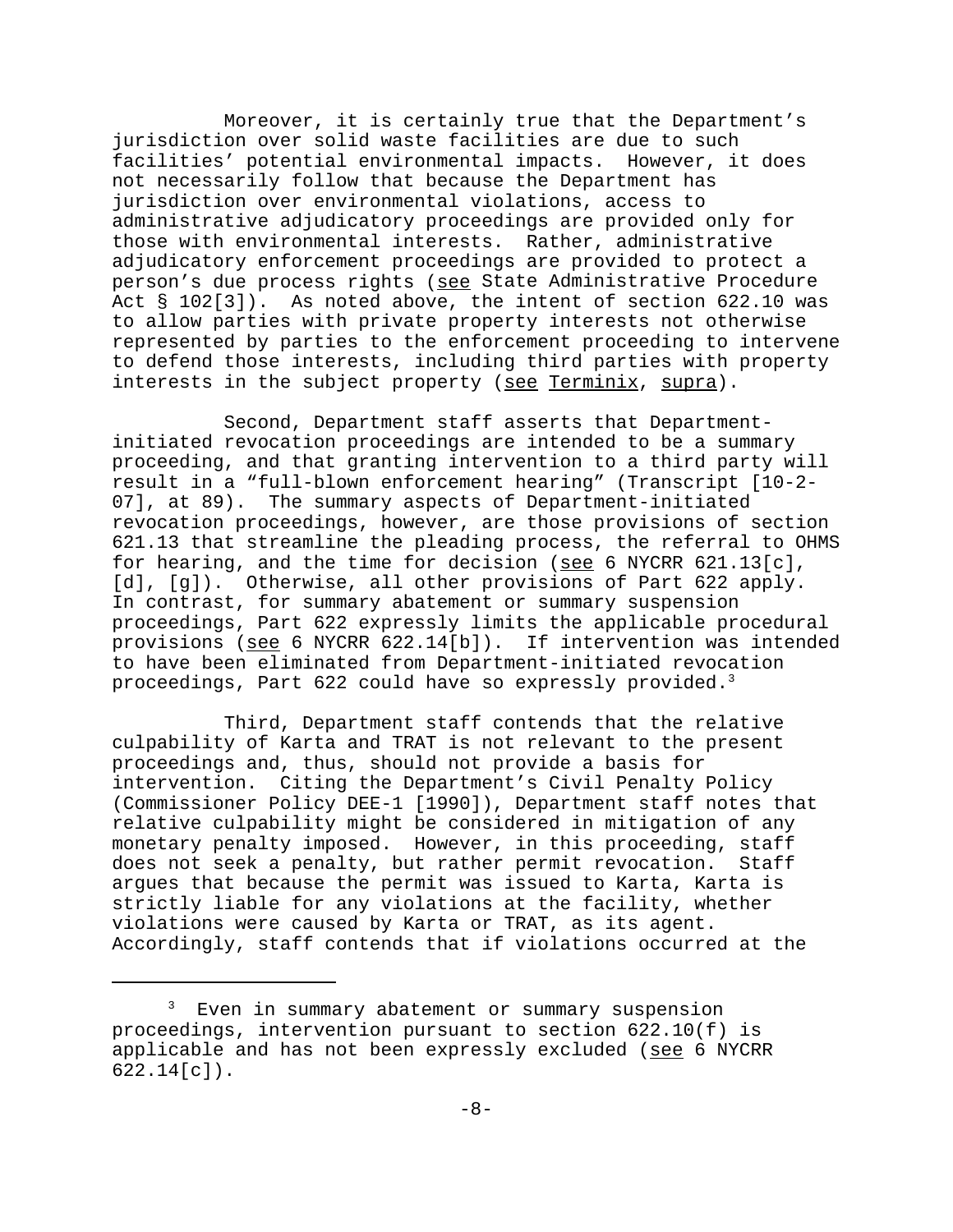facility, the permit must be revoked.

I disagree that relative culpability is irrelevant in Department initiated permit revocation proceedings. Pursuant to section 621.13, the Commissioner has broad discretion to fashion an appropriate remedy in a Department initiated permit modification, suspension or revocation proceeding (see 6 NYCRR 621.13[h]). Specifically, after the hearing, the Commissioner may continue the permit in effect as originally issued, modify the permit, suspend the permit for a stated period of time or upon stated conditions, or revoke the permit ( $\frac{\text{see id.}}{\text{and.}}$ ). Assuming without deciding that Karta is strictly liable for all violations established at the facility without regard to relative culpability of the actors on-site (see Matter of Johnson (Robert), ALJ Ruling, Nov. 22, 1993, at 8-10), relative culpability is nonetheless relevant to the significance of the violations by Karta and whether such violations warrant permit revocation, or some less drastic remedy.

Finally, Department staff contends that if TRAT's contractual interest is sufficient to warrant party status, any party with a contractual interest with Karta, including Karta's employees, could be allowed party status. Staff's contention is overstated. In most circumstances, Karta would adequately represent the interests of parties in contractual privity with it, such as its employees. TRAT's status is significantly different than Karta's employees, however. Most significantly, TRAT has its own private interest in its record of compliance as it seeks future relations with the Department. TRAT is also a key element of Karta's judicially sanctioned bankruptcy reorganization. These factors, among others, distinguish TRAT from Karta's employees or other ordinary contractors.

Accordingly, TRAT's application is granted. However, as noted on the record during oral argument, TRAT's role as an intervenor is limited to defending its record of compliance and its other private interests with respect to issues of liability for the violations alleged and the appropriate relief to be imposed in this case. Issues concerning the Department's review of any permit modification applications before it are outside the scope and not a proper subject of this proceeding.<sup>4</sup>

<sup>&</sup>lt;sup>4</sup> I have made no determinations yet concerning the validity of any defenses either Karta or TRAT might seek to raise in this proceeding.